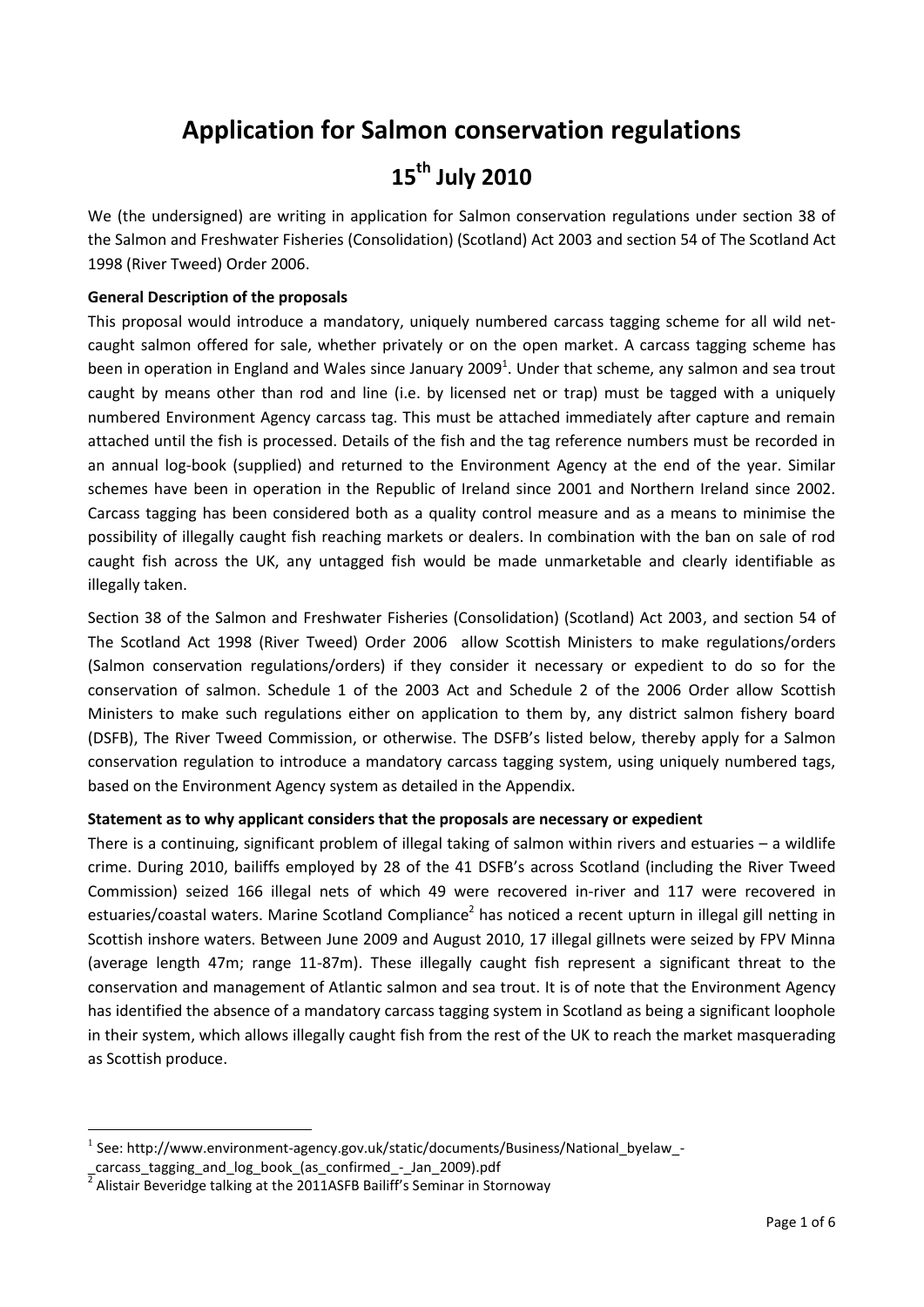There has been significant concern raised as to the state of the spring stock component in recent years. A detailed seasonal analysis of 17 Scottish rivers designated as SACs undertaken by Marine Scotland Science on behalf of the Mixed Stock Fisheries Working Group<sup>3</sup> suggests that there has been a decline in the salmon caught in the spring stock component (Jan-May) in the majority of these rivers since records started in 1952. Declared net catches for 2007-2009 (January-April) were 86, 80 and 145 respectively. However it is difficult to reconcile these figures with the amount of wild Scottish salmon reaching the market prior to the end of April. For example, the number of boxes of "Scotch Wild" salmon (containing on average eight, 10lb salmon per box) arriving at Billingsgate Market in London<sup>4</sup> suggests that approximately 300-1000 more Scottish salmon are sold than are declared according to the Statistical Bulletin. These figures are estimates as no records are kept as to whether the fish boxes are full to capacity. However, given that only 30-40% of Scottish spring salmon are estimated to be sold through Billingsgate, it is highly suggestive that illegally caught salmon reaching the market is a significant problem. The natural conclusion therefore is that the amount of illegally taken salmon is a threat to the conservation of the spring stock component in particular.

We have been informed by Marine Scotland that the introduction of a carcass tagging scheme would require primary legislation, on the basis that Section 21 of the Salmon and Freshwater Fisheries (Consolidation) (Scotland) Act 2003 would represent an occupied field. However, we have taken advice on this issue from Robert Williamson (former Inspector of Salmon and Freshwater Fisheries) , which has been assessed by two independent legal advisors and we do not believe that this is the case. We maintain that Section 38 (1) is the correct and appropriate power under which Scottish Ministers should be asked to make carcass-tagging regulations. This is for the following reasons:

- 1. Carcass-tagging would apply only to salmon caught otherwise than by rod-and-line and it is the carcass of each individual fish that would be tagged. Section 21 of the 2003 Act requires that packages of salmon or trout be clearly marked "salmon", "sea trout" or "trout". But this relates to fish in a package, it does not apply to individual 'bare' fish. We do not believe therefore that the proposed tagging of the carcass of specified individual fish (*i.e.* each wild salmon caught other than by rod-and-line) could be considered a field already occupied by section 21 of the 2003 Act.
- 2. The proposed scheme (if on similar lines to the English scheme) would apply much more widely than to fish in a package consigned or sent by a common or other carrier: it would apply to every non-rod-caught wild salmon whether or not the fish was in a package consigned or sent by a carrier. And the proposed scheme would not apply to all salmon consigned or sent by a carrier: i.e. it would not apply to rod-caught salmon or to salmon taken in a fish farm. Therefore, the effect of the proposed carcass-tagging scheme would be different from the effect of section 21 of the 2003 Act in both scope and detailed purpose.
- 3. The [English] Salmon and Freshwater Fisheries Act 1975 has, in section 24, an exact equivalent of section 21 of our 2003 Act. This did not prevent the Environment Agency from introducing carcass tagging via the 2009 wild salmon and migratory trout tagging and log book byelaws.

#### **Statement as to the general effect of the proposals**

The Scottish Mixed Stock Fisheries Working Group examined the Environment Agency Scheme, amongst others<sup>5</sup> and came to the following conclusion on the operation of the scheme:

*The season finished at the beginning of September 2009 – log books will be returned in the coming weeks. The log book has a sheet to be completed each time fishing takes place with the start time and* 

**.** 

<sup>3</sup> *Mixed Stock Fisheries Working Group Paper (MSFWG0910)*

 $4$  Official statistics supplied by the Chief Inspector of The Fishmongers' Company

<sup>5</sup> *Mixed Stock Fisheries Working Group Paper (MSFWG0921)*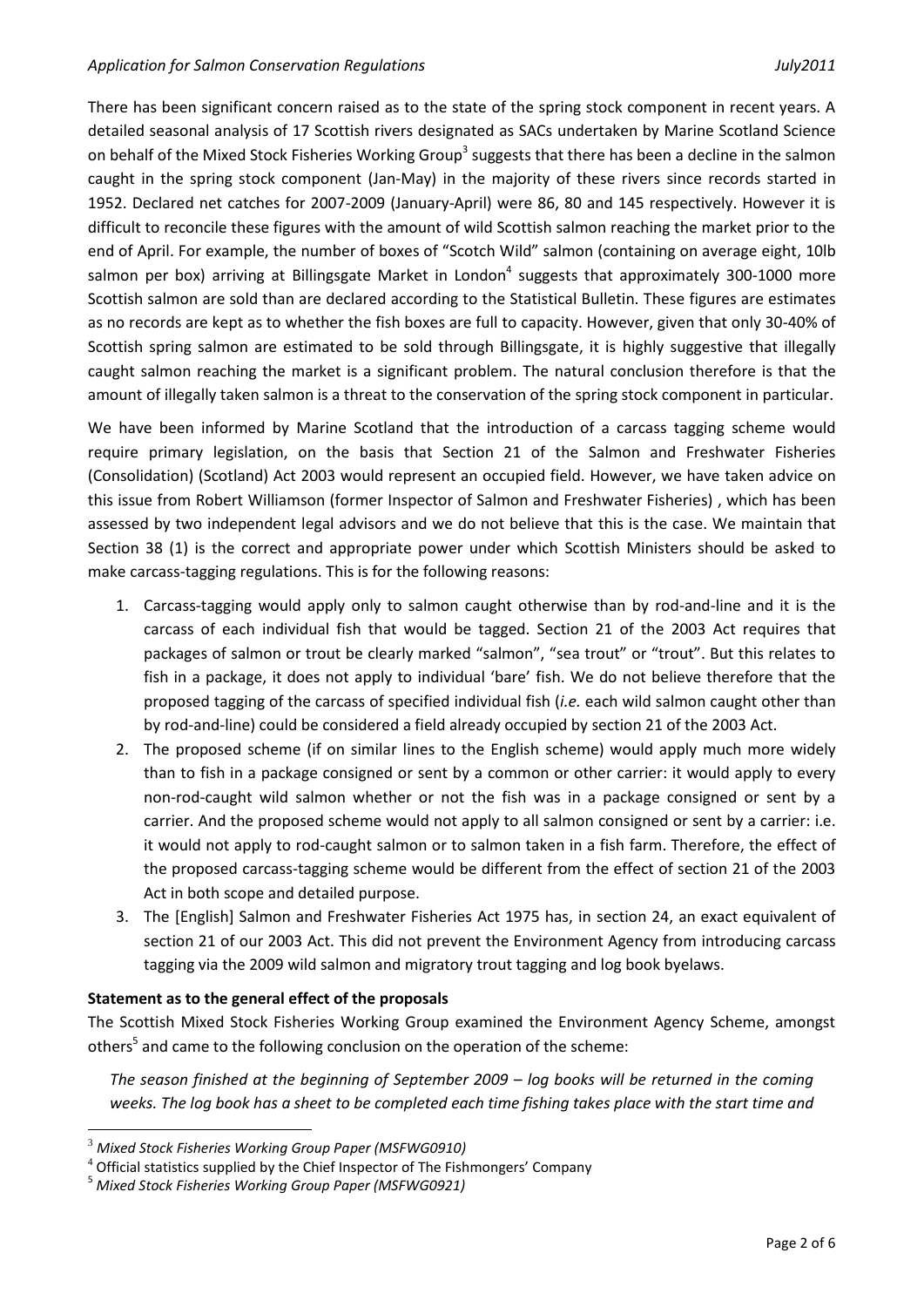*finish time entered – data on effort is therefore being collected. The number of tags issued is based on*  last years catch Netsmen can request additional tags to deal with annual variations. These will *become clearer as the scheme progresses. The tags themselves have a built-in weak point and once broken cannot be used again.* 

*Only one person has been reported as being in breach of the tagging regulations. There is not likely to be a prosecution. Because this is the first season a warning letter is likely to be issued. The EA are putting together a Frequently Asked Questions information sheet to be issued to netsmen for next season.* 

*Feedback from the netsmen has been positive – they can sell fish to a premium market where the buyer can be confident about the source of the fish – the tags are also seen as a sign of quality.* 

Further information on the EA scheme is included in the 2009 review of implementation of the Salmon and sea trout carcass tagging and ban on sale byelaws<sup>6</sup>.

As highlighted above, there are also potential benefits to the netting industry. In the light of the application to the EU for Protected Geographical Indication (PGI) status for 'Scottish Wild Salmon' it is in the interests of both the netting industry and the Scottish Government to ensure that any Scottish wild salmon reaching the market is traceable and of the highest quality. The quality of illegally caught fish, which would be unlikely to be stored appropriately, could not reach the standards required for PGI status. We are aware that there are a number of carcass tagging schemes, operated by individual netting operations. Whilst these are non-numbered schemes, operated purely for marketing purposes, the fact that such schemes are in operation demonstrates that these schemes are of value to the netsmen.

During the 2010 season the River Tweed Commission (RTC) introduced a voluntary carcass tagging scheme for netsmen, modelled on the compulsory scheme initiated by the Environment Agency (EA) in 2009. Based on the five-year average catch for all the netting stations (plus 25%) 7,000 tags were originally ordered. However, due to the exceptional Sea-trout run, an additional 4,000 tags were ordered but these also ran out days before the end of the season. On reflection, it was apparent that this voluntary scheme was ineffective as not all netsmen took part, and some failed to keep the appropriate records. Of the 7 netting stations in operation, 2 declined to take part from the outset and a further 2 either did not, or only partially, applied the tags issued to them. The required records were only received back from 3 netting stations. Without legal means to enforce the scheme on all netsmen the overall aim was lost and, as such, the Commission decided to discontinue the scheme in 2011. This example highlights that, unless such schemes are mandatory across Scotland and use uniquely numbered tags, the problems outlined above with regard to illegally taken fish cannot be addressed.

We believe that the reduction of illegal taking of fish, which would be greatly supported by significantly reducing the potential market for illegally caught fish, would have a significant conservation benefit for wild salmonids. Given the fragility of spring stocks in particular such wildlife crime remains a threat to the viability of those stocks and thus the measures are needed on conservation grounds.

**.** 

<sup>6</sup> Environment Agency (2010). Salmon and sea trout carcass tagging and ban on sale byelaws: Review of 2009 implementation.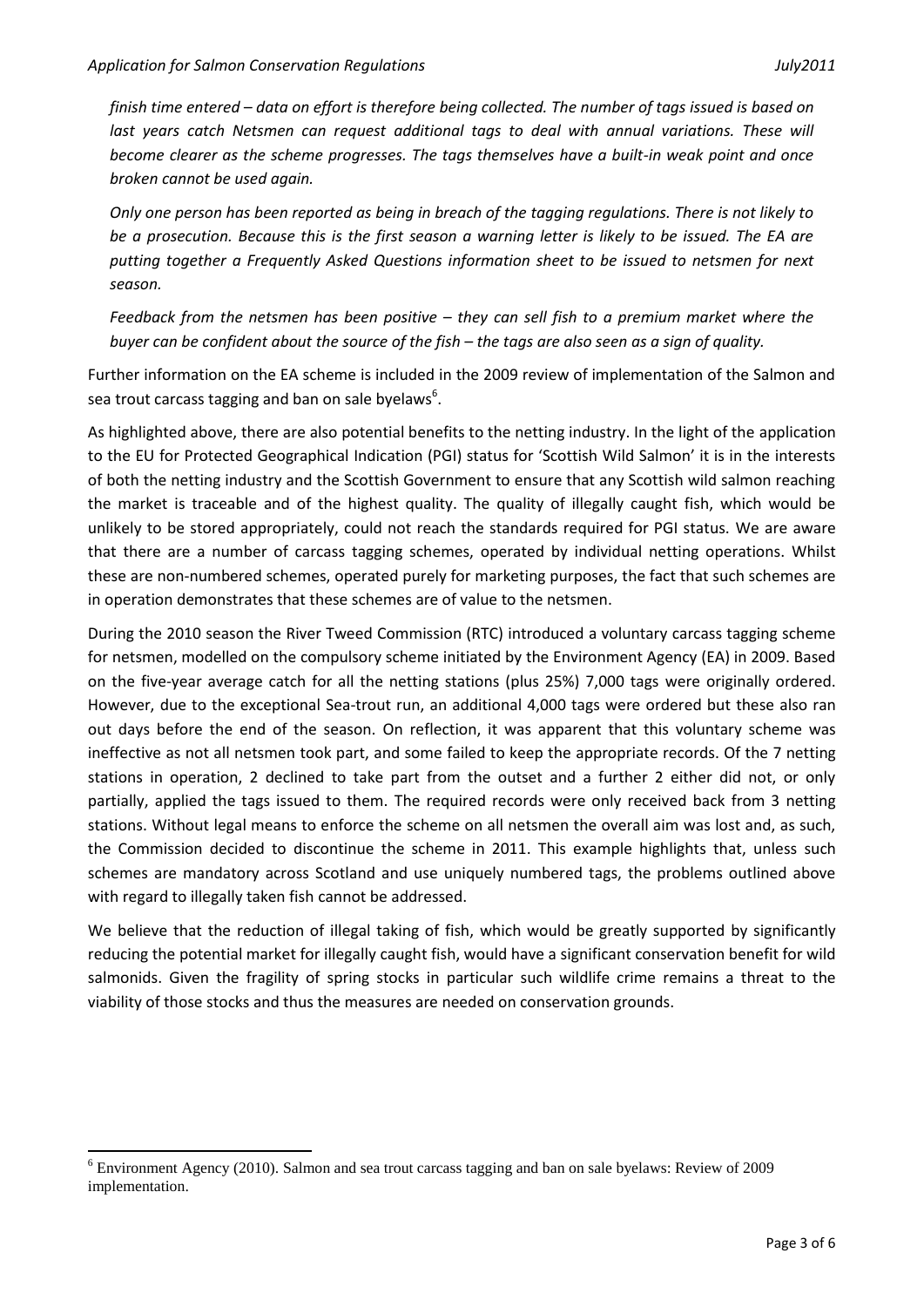This application is made by the following District Salmon Fishery Boards including the River Tweed Commission:

Annan DSFB Argyll DSFB Ayr DSFB Beauly DSFB Bladnoch DSFB Brora DSFB Caithness DSFB Cree DSFB Cromarty DSFB Dee (Aberdeen) DSFB Dee (Kirkcudbright) DSFB Deveron DSFB Don DSFB Doon DSFB

Eachaig DSFB Esk DSFB Findhorn DSFB Fleet DSFB Forth DSFB Girvan DSFB Helmsdale DSFB Kyle of Sutherland DSFB Laggan and Sorn DSFB Lochaber DSFB Lossie DSFB Luce DSFB Nairn DSFB Ness DSFB

Nith DSFB North and West DSFB Northern DSFB Skye DSFB Spey DSFB Stinchar DSFB Tay DSFB River Tweed Commission Urr DSFB Wester Ross DSFB Western Isles DSFB Ythan DSFB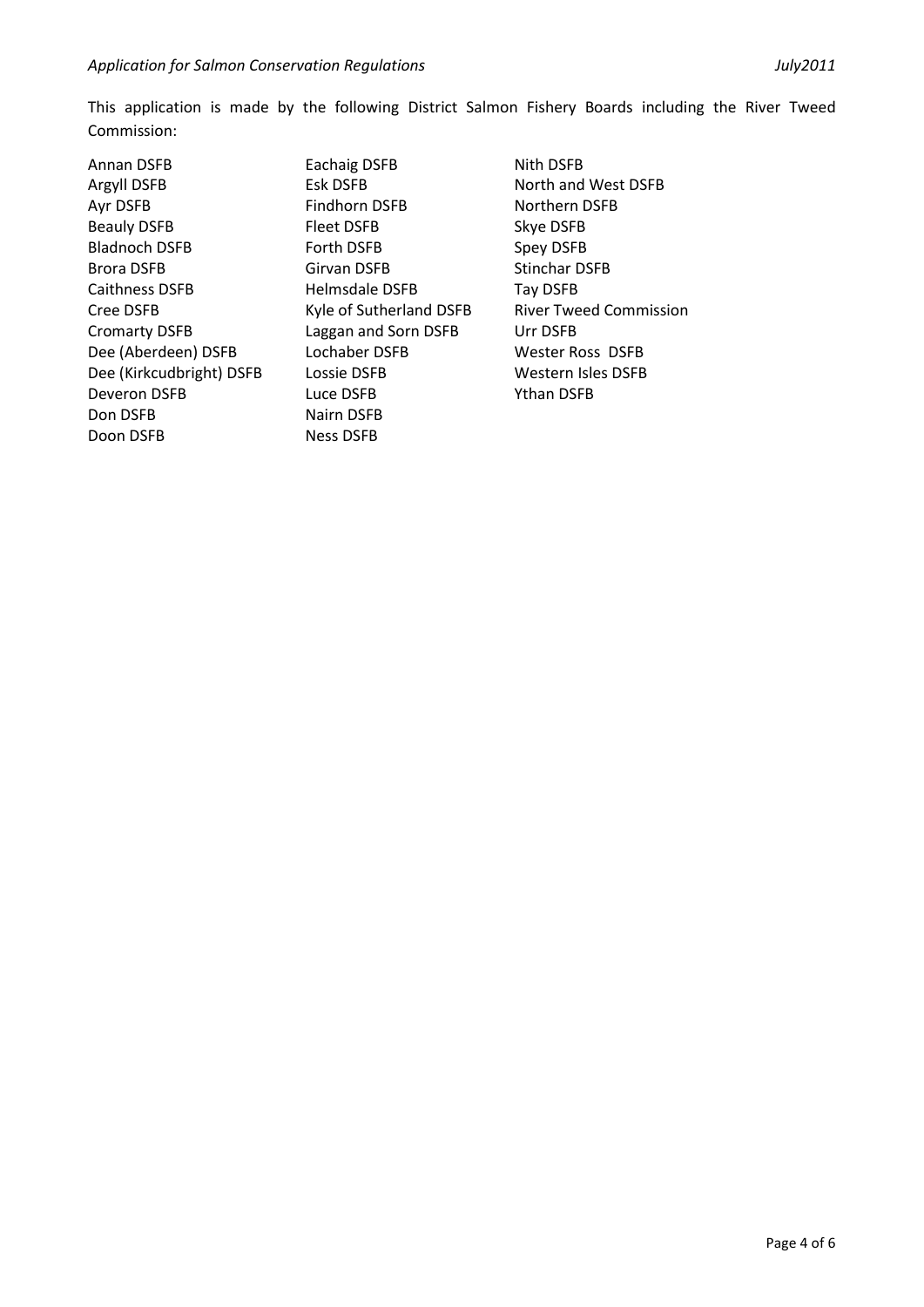### **Appendix 1**

Adapted from Environment Agency: Wild Salmon and Migratory Trout Tagging and Log Book Byelaws (Water Resources Act 1991).

#### **Carcass Tags**

- (1) No person shall be in possession of any salmon or migratory trout taken, otherwise than by rod and line, within Scotland which does not have fixed to it the appropriate carcass tag issued by Scottish Ministers. Any person found in possession of such a salmon or migratory trout shall be guilty of an offence under s20 of the Salmon and Freshwater Fisheries (Consolidation)(Scotland) Act 2003.
- (2) Carcass tags will be issued to the proprietor or occupier of any salmon fishery at the start of the relevant fishing season.
- (3) At the discretion of Scottish Ministers the number of tags issued shall be based on the number of fish caught in the fishery in the previous year.
- (4) Subject to any restrictions on the catch of fish, additional tags shall be issued to the proprietor or occupier of a salmon fishery on presentation of log book information showing that tags already issued have been used.
- (5) Carcass tags may only be affixed to fish that were caught by the proprietor or occupier of a salmon fishery to which the tag relates. Tags are not transferable between proprietors or occupiers of different salmon fisheries.
- (6) Carcass tags shall be attached through the gill opening and mouth and securely locked around the gill cover so that it cannot be removed without tampering with the lock, breaking or cutting the tag or without damaging any part of the fish.
- (7) Lost and accidentally destroyed tags must be reported as soon as possible to Scottish Ministers. Such tags may be replaced upon presentation of a signed declaration completed by the proprietor or occupier of the salmon fishery and countersigned by Scottish Ministers.
- (8) Subject to subsections (a) and (b) below carcass tags must be affixed as soon as possible after the fish is captured and remain in the fish until the carcass is processed.
	- (a) In the case of a fish caught from a boat, if not tagged before, it must be tagged before it is removed from the boat from which it was caught.
	- (b) In the case of a fish caught by hand held net, or a fixed instrument, where the captor by necessity enters the water during the fish operation, if not tagged before, it must be tagged immediately after the captor leaves the water for the first time after the capture of the fish. Where it is not necessary to enter the water during the fishing operation, if not tagged before, the fish must be tagged before the captor vacates the fishing station.
- (9) Any constable or water bailiff may examine any fish caught otherwise than by rod and line.

#### **Log Books**

- (10) A log book shall be issued to each proprietor or occupier of a salmon fishery at the start of the relevant fishing season. Details of tags issued in pursuance of section (2) will be entered in the log book by Scottish Minsters.
- (11) Where an event has occurred in respect of which an entry is required to be made, the holder of the log book shall make that entry as soon as reasonably practicable and in any case before midnight on the day the event occurred.
- (12) The holder of the log book shall, on the form provided, make a record of:
	- (a) the time spent fishing
	- (b) the individual weight of any salmon or migratory trout caught even if the fish is released or, where no fish were caught, a statement to that effect, and
	- (c) the tag numbers attached to individual fish
- (13) The holder of a log book shall report any lost or accidentally destroyed log books as soon as possible to the Scottish Ministers.